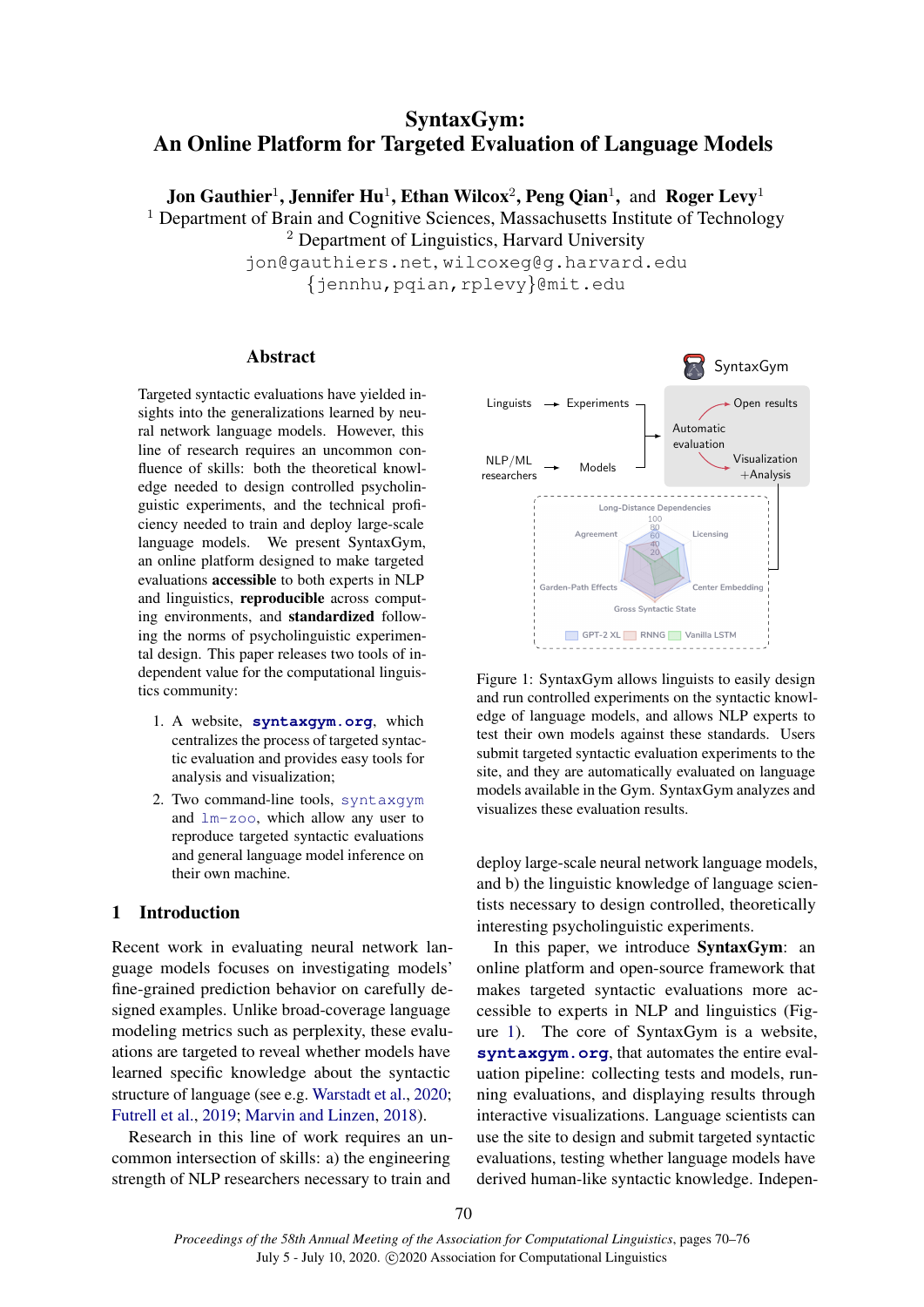dently, NLP experts can submit their own language models for evaluation on these assays. By separating the tasks performed by these two user groups, the SyntaxGym site lowers the barrier to entry for the broader community of language researchers.

While SyntaxGym will serve as a centralized repository of syntactic evaluations and language models, we also release a set of command-line tools that allow users to reproduce the site's evaluations offline. The computation underlying the SyntaxGym site is structured around a commandline tool syntaxgym, which allows any user to run targeted syntactic evaluations on their own computer. We accomplish this by developing a new standard API for interacting with state-of-the-art neural network language models, operationalized in a second tool lm-zoo.

Taken together, these tools create a platform that makes the process of targeted syntactic evaluation more standardized, reproducible, and accessible to the broader communities of NLP experts and language scientists. Our goal is for SyntaxGym to facilitate the advancement of language model evaluation, leading to the development of models with more human-like linguistic knowledge.

# 2 Background

Before presenting the SyntaxGym framework, we briefly introduce the targeted syntactic evaluation paradigm as a way to assess the quality of neural language models.

#### 2.1 Perplexity

Standard left-to-right language models are trained to predict the next token given a context of previous tokens. Language models are typically assessed by their *perplexity*, the inverse geometric mean of the joint probability of words  $w_1, \ldots, w_N$  in a held-out test corpus:

$$
PPL(C) = p(w_1, w_2, \dots w_N)^{-\frac{1}{N}} \qquad (1)
$$

However, a broad-coverage metric such as perplexity may not be ideal for assessing whether a language model has human-like syntactic knowledge. Recent empirical results suggest that models with similar perplexity measures can still exhibit substantial variance in syntactic knowledge [\(Hu](#page-6-3) [et al.,](#page-6-3) [2020;](#page-6-3) [van Schijndel et al.,](#page-6-4) [2019\)](#page-6-4), according to evaluation paradigms described in the next section.

#### 2.2 Targeted tests for syntactic generalization

Alternatively, a language model can be evaluated on its ability to make human-like generalizations for specific syntactic phenomena. The targeted syntactic evaluation paradigm [\(Linzen et al.,](#page-6-5) [2016;](#page-6-5) [Lau et al.,](#page-6-6) [2017;](#page-6-6) [Gulordava et al.,](#page-6-7) [2018;](#page-6-7) [Marvin and](#page-6-2) [Linzen,](#page-6-2) [2018;](#page-6-2) [Futrell et al.,](#page-6-1) [2019;](#page-6-1) [Warstadt et al.,](#page-6-0) [2020\)](#page-6-0) incorporates methods from psycholinguistic experiments, designing sentences which hold most lexical and syntactic features of each sentence constant while minimally varying features that determine grammaticality or surprise characteristics of the sentence. For example, the following minimalpair sentences differ in subject–verb agreement:

- <span id="page-1-1"></span>(1) The farmer near the clerks knows many people.
- <span id="page-1-2"></span>(2) \*The farmer near the clerks know many people.

A model that has learned the proper subject–verb number agreement rules for English should assign a higher probability to the grammatical plural verb in the first sentence than to the ungrammatical singular verb in the second [\(Linzen et al.,](#page-6-5) [2016\)](#page-6-5).

## 3 SyntaxGym

The targeted syntactic evaluation paradigm allows us to focus on highly specific measures of language modeling performance, which more directly distinguish models with human-like representations of syntactic structure. SyntaxGym was designed to serve as a central repository for these evaluations, and to make the evaluations reproducible and accessible for users without the necessary technical skills or computational resources.

Section [3.1](#page-1-0) first describes the standards we designed for specifying and executing these targeted syntactic evaluations. Section [3.2](#page-3-0) then offers a tour of the SyntaxGym site, which is built around these standards.

# <span id="page-1-0"></span>3.1 Standardizing targeted syntactic evaluation

We represent targeted syntactic evaluations as *test suites*, visualized in Figure [2.](#page-2-0) These test suites are the core component of psycholinguistic assessment, and should be familiar to those experienced in psycholinguistic experimental design. We will present the structure of a test suite using the running example of subject–verb agreement, introduced in the previous section. We describe the components of a test suite from bottom-up: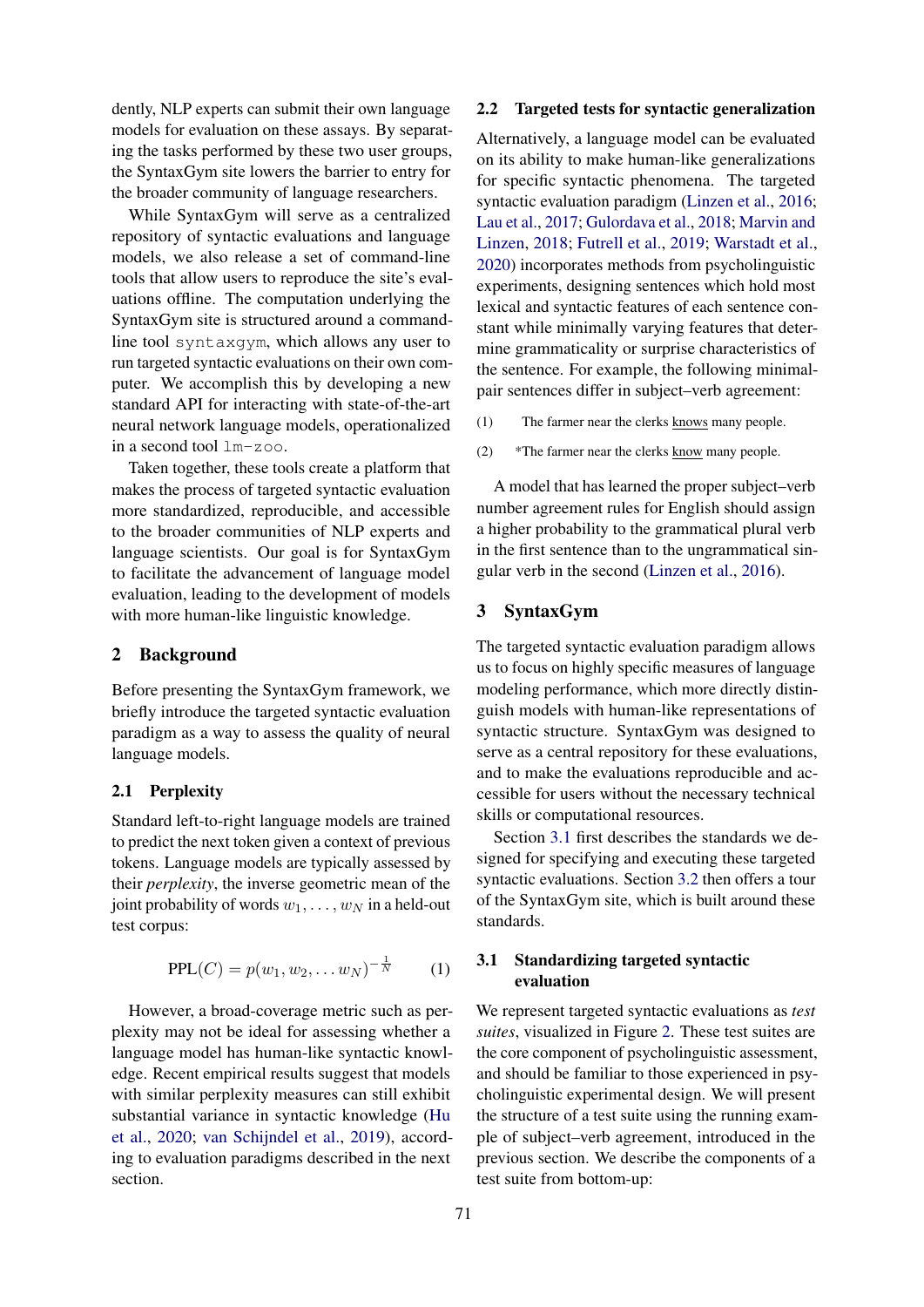<span id="page-2-0"></span>

| Condition                                                                                                                                                  | <b>Regions</b> |          |                |     |            |             |              |          |
|------------------------------------------------------------------------------------------------------------------------------------------------------------|----------------|----------|----------------|-----|------------|-------------|--------------|----------|
|                                                                                                                                                            | intro          | np_subj  | prep           | the | prep_np    | matrix_verb | continuation |          |
| match_sing                                                                                                                                                 | The            | farmer   | near           | the | clerks     | knows       | many people  |          |
| mismatch_sing                                                                                                                                              | The            | farmer   | near           | the | clerks     | know        | many people  |          |
| mismatch_plural                                                                                                                                            | The            | farmers  | near           | the | clerk      | knows       | many people  | Item 1   |
| match_plural                                                                                                                                               | The            | farmers  | near           | the | clerk      | know        | many people  |          |
|                                                                                                                                                            |                |          |                |     |            |             |              |          |
| match_sing                                                                                                                                                 | The            | manager  | to the side of | the | architects | likes       | to gamble    |          |
| mismatch_sing                                                                                                                                              | The            | manager  | to the side of | the | architects | like        | to gamble    |          |
| mismatch_plural                                                                                                                                            | The            | managers | to the side of | the | architect  | likes       | to gamble    | Item $2$ |
| match_plural                                                                                                                                               | The            | managers | to the side of | the | architect  | like        | to gamble    |          |
|                                                                                                                                                            |                |          |                |     | .          |             |              |          |
|                                                                                                                                                            |                |          |                |     |            |             |              |          |
| mismatch_sing matrix_verb<br>match_sing<br>$matrix\_verb <$<br><b>Prediction:</b><br>match_plural<br>mismatch_plural .matrix_verb<br>&<br>$matrix\_verb <$ |                |          |                |     |            |             |              |          |
|                                                                                                                                                            |                |          |                |     |            |             |              |          |

Figure 2: SyntaxGym test suites evaluate predictions about language models' surprisal values (negative logprobabilities) within regions (columns above) across experimental conditions (leftmost column). A prediction can assert the conjunction of multiple inequalities across conditions. Prediction results are aggregated across items (vertical blocks above) to yield overall accuracy estimates.

Regions The atomic unit of a test suite is a region: a (possibly empty) string, such as the matrix verb region in Figure [2.](#page-2-0) Regions can be concatenated to form full sentences.

Conditions Regions vary systematically across experimental conditions, shown as colored pill shapes in Figure [2.](#page-2-0) Here the matrix verb and np\_subj regions vary between their respective singular and plural forms, as described by the condition.

Items Items are groups of related sentences which vary across experimental conditions. An item is characterized by its lexical content and takes different forms across conditions. For example, *The farmer near the clerk knows* and *\*The farmer near the clerk know* are different sentences under two conditions of the same item.

Predictions Test suites are designed with a hypothesis in mind: if a model has correctly learned some relevant syntactic generalization, then it should assign higher probability to grammatical continuations of sentences. Test suite predictions operationalize these hypotheses as expected inequalities between total model surprisal values in different experimental conditions (i.e., between rows within item blocks in Figure [2\)](#page-2-0). The SyntaxGym standard allows for arbitrarily complex disjunctions and conjunctions of such inequalities. Figure [2](#page-2-0) shows a prediction with two inequalities between model surprisals at matrix verb across

two pairs of conditions.

We designed a standard JSON schema for describing the structure and content of test suites using the above concepts. Interested readers can find the full schema and documentation on the SyntaxGym site. $<sup>1</sup>$  $<sup>1</sup>$  $<sup>1</sup>$ </sup>

#### <span id="page-2-2"></span>3.1.1 A standard API for language models

Reproducing research results with modern neural network architectures can be notoriously difficult, due to variance in computing environments and due to each individual project's tangled web of package dependencies. In addition, inconsistencies in data preprocessing — for example, in tokenization practices and the management of out-of-vocabulary items — often make it difficult to evaluate even the same model on different datasets. In order to address these difficulties, we designed a standardized API for interacting with trained language models, built to solve these reproducibility issues and allow for highly portable computing with state-of-the-art language models. Users can easily connect with this API through the lm-zoo command-line tool, described later in Section [4.](#page-4-0)

The standard is built around the Docker containerization system. We expect each language model to be wrapped in a Docker image, including a thin API exposing a set of standardized binary commands: tokenize, which preprocesses natural-language sentences exactly as a language

<span id="page-2-1"></span><sup>1</sup><http://docs.syntaxgym.org>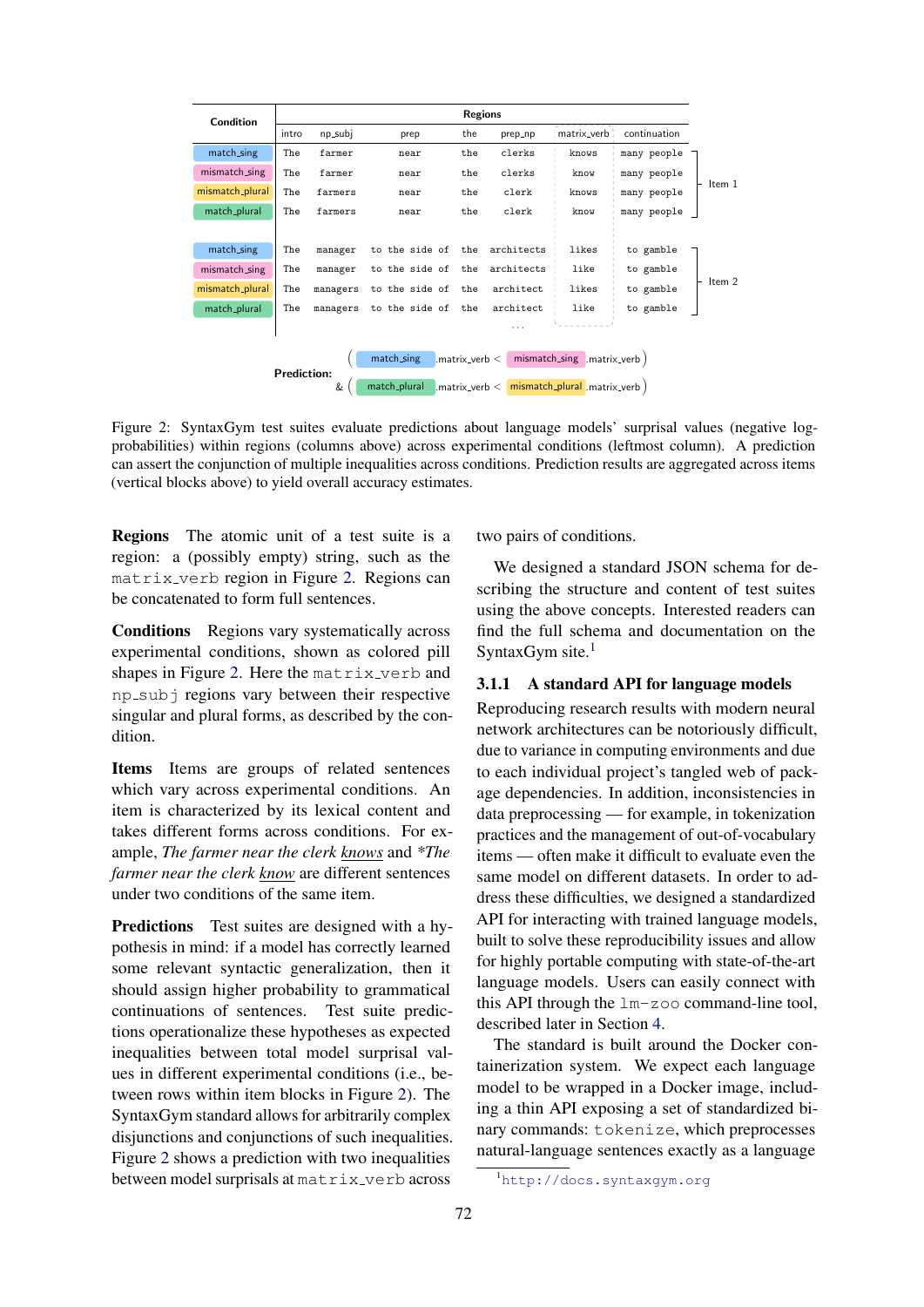model expects; get-surprisals, which computes per-token language model surprisals on natural language input; and  $unkify$ , which indicates exactly which tokens in an input text file are invocabulary for the language model.

Language model creators or third-party maintainers can produce such Docker images wrapping language model code. At present, this API is designed to mainly serve the needs of the SyntaxGym evaluation process. In the future, however, we plan to extend the API for other common uses of language models: for example, to extract the nextword predictive distributions from the model, and to extract the model's internal word and sentence representations. This standard is documented in full at [cpllab.github.io/lm-zoo](https://rebrand.ly/aaj8z6d).

## <span id="page-3-0"></span>3.2 The SyntaxGym website

The SyntaxGym website provides a centralized domain for collecting targeted syntactic evaluations and evaluating them on state-of-the-art language models. It provides intuitive, user-friendly tools for visualizing the behavior of any language model on any syntactic test suite, and also exposes all of the resulting raw data to interested advanced users. This section presents a brief tour through the major features of the SyntaxGym site.

Create test suites Non-technical users can use SyntaxGym's browser-based interface to design and submit their own psycholinguistic test suites (Figure [3\)](#page-3-1). Separately, the site supports uploading pre-made test suites as a JSON-formatted file. This functionality may be useful for advanced users who prefer to automatically generate test suites.<sup>[2](#page-3-2)</sup>

<span id="page-3-1"></span>

|                      | <b>NP</b> | <b>VP</b> |
|----------------------|-----------|-----------|
| Plural<br>(match)    | The men   | eat       |
| Plural<br>(mismatch) | The men   | eats      |

Figure 3: Non-technical users can design their own test suites with a [browser-based form.](https://rebrand.ly/l8rzqp5)

Submit language models Users interested in evaluating their own language models first create a public Docker image conforming to the

API specified by the SyntaxGym standard (Section [3.1.1\)](#page-2-2). After users submit these language models on the SyntaxGym site, the models are automatically validated for conformity to the API by the SyntaxGym backend. Valid models are added to the SyntaxGym collection, and will be evaluated on all past and future available test suites in the Gym.

Automatic evaluation Whenever novel test suites or language models are submitted, SyntaxGym automatically evaluates the relevant suites and models in the cloud. For each test suite and model, the evaluation yields a prediction accuracy — the number of items for which the prediction holds. These prediction accuracies, along with the raw surprisal data, are stored in the SyntaxGym database and made available in visualizations such as Figure [4b.](#page-4-1)

Visualization and data analysis The site provides a variety of interactive charts that allow users to visualize results at different levels of granularity. On the coarsest level, users can compare aggregate performance across language models and groups of theoretically related test suites called *tags* (see Figure [1\)](#page-0-0). Users can also compare accuracy across models on a single test suite (Figure [4a\)](#page-4-1), across tags for a single model, and across test suites within a single tag. On the finest level, users can view raw region-by-region surprisal values to analyze indepth performance of a particular language model on a particular test suite (Figure [4b\)](#page-4-1).

#### 3.3 Seed data and results

We have seeded the SyntaxGym website with a collection of test suites and language models by aggregating prior research. These materials and relevant evaluation results are separately presented in [Hu et al.](#page-6-3) [\(2020\)](#page-6-3). Here we provide only a brief summary in order to illustrate the features of the SyntaxGym website.

- 1. We wrapped 8 modern neural network language models (summarized in Table [1\)](#page-4-2) to be compatible with the lm-zoo standard, using open-source research code or standard Python frameworks such as Hugging Face Transformers [\(Wolf et al.,](#page-6-8) [2019\)](#page-6-8).
- 2. We aggregated past research on targeted syntactic evaluation into 33 test suites, each probing language models' performance on distinct grammatical phenomena.

<span id="page-3-2"></span> $2$ In a future release, we will also allow users to import test suites from spreadsheets as CSV-formatted files.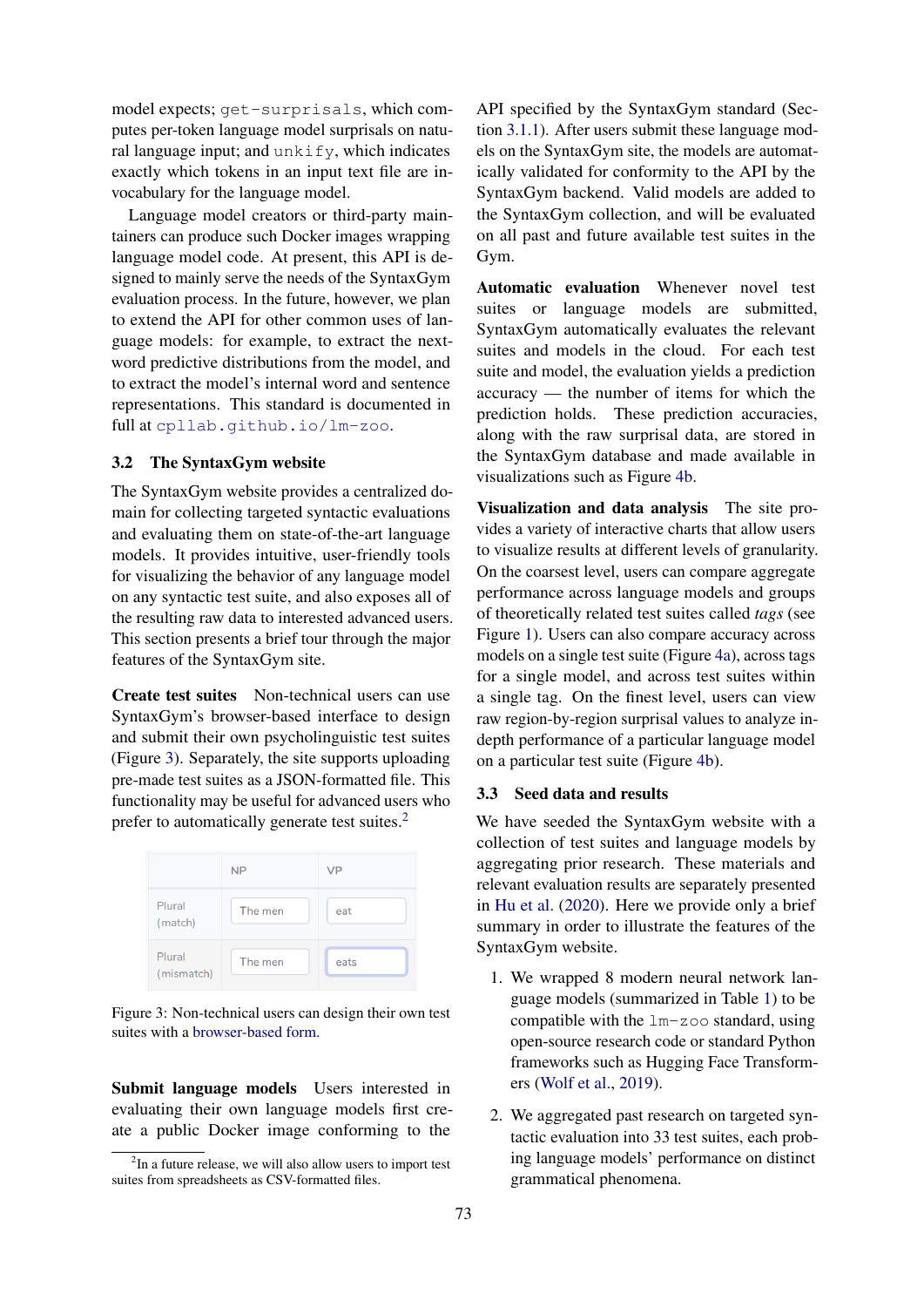<span id="page-4-1"></span>

(a) The site automatically evaluates language models on test suites and visualizes summary results (here, for a subject–verb number agreement test). [\(click to see page\)](https://rebrand.ly/sgzwqcj)

(b) Users can also view all of the raw language model data behind these analyses (here, average per-region surprisal values of GPT-2 for a subject– verb number agreement test) and download the raw data for further analysis. [\(click to see page\)](https://rebrand.ly/aemj7iw)

Figure 4: Screenshots of example visualizations from the SyntaxGym website.

<span id="page-4-2"></span>

| Model                                                               | Reference                                                                                                                  | Training data (# tokens)                                                                                    |
|---------------------------------------------------------------------|----------------------------------------------------------------------------------------------------------------------------|-------------------------------------------------------------------------------------------------------------|
| $GPT-2$<br>GPT-2 XL<br>Transformer XL<br><b>JRNN</b><br><b>GRNN</b> | Radford et al. (2019)<br>Radford et al. (2019)<br>Dai et al. (2019)<br>Jozefowicz et al. (2016)<br>Gulordava et al. (2018) | WebText $(\sim$ 8B)<br>WebText $(\sim8B)$<br>WikiText-103 (103M)<br>1B Benchmark (1.04B)<br>Wikipedia (90M) |
| <b>Ordered Neurons</b><br><b>LSTM</b><br><b>RNNG</b>                | Shen et al. (2019)<br>Hochreiter and Schmid-<br>huber (1997)<br>Dyer et al. (2016)                                         | BLLIP (42M)<br>BLLIP (42M)<br>BLLIP (42M)                                                                   |

Table 1: Language models currently supported in the SyntaxGym framework.

Interested readers can find more details on these test suites and language models, along with the evaluation results and visualizations, on the [SyntaxGym site.](https://rebrand.ly/d0the2t)

# <span id="page-4-0"></span>4 Command-line tools

While the SyntaxGym website allows for easy centralization of test suites and public access to results, all of its underlying infrastructure is also available independently for researchers to use. We release two command-line tools, available to any user with Python and Docker installed.

# 4.1 **lm-zoo**: black-box access to SOTA language models

We first designed a general command-line tool for interacting with state-of-the-art neural language models, called lm-zoo. Figure [5b](#page-5-0) demonstrates how this tool can be used to easily extract prediction data from an arbitrary language model. Full documentation and installation instructions are available at [cpllab.github.io/lm-zoo](https://rebrand.ly/aaj8z6d).

# 4.2 **syntaxgym**: targeted syntactic evaluation

Users can completely reproduce the targeted syntactic evaluation paradigm of SyntaxGym outside of the website using a second command-line tool, syntaxgym, shown in Figure [5a.](#page-5-0) This tool does the work of converting test suites into actual natural-language sentences appropriately formatted for a particular language model, executing the model, and mapping the results back to a SyntaxGym-friendly format ready for analysis. It deals with the wide variation in tokenization and out-of-vocabulary token handling across models. Full documentation and installation instructions are available at [syntaxgym.org/cli](https://rebrand.ly/j7q1b0t).

## 5 Related work

[Marvin and Linzen](#page-6-2) [\(2018\)](#page-6-2) release a dataset of minimal-pair sentences designed to test language models' syntactic generalization capabilities. However, the syntactic coverage of the dataset is limited to a small set of phenomena: subject-verb agreement, reflexive anaphor licensing, and negative polarity items.

[Warstadt et al.](#page-6-0) [\(2020\)](#page-6-0) release a large dataset aggregating a broad collection of targeted syntactic evaluations from prior research, known as BLiMP. Like the [Marvin and Linzen](#page-6-2) dataset, BLiMP consists of a collection of minimal-pair sentences which contrast in grammaticality, following the standard shown in Examples [\(1\)](#page-1-1) and [\(2\).](#page-1-2) The BLiMP evaluation requires that language models assign a higher total probability to the grammatical [\(1\)](#page-1-1) than the ungrammatical [\(2\).](#page-1-2) The authors design abstract templates which specify grammatical–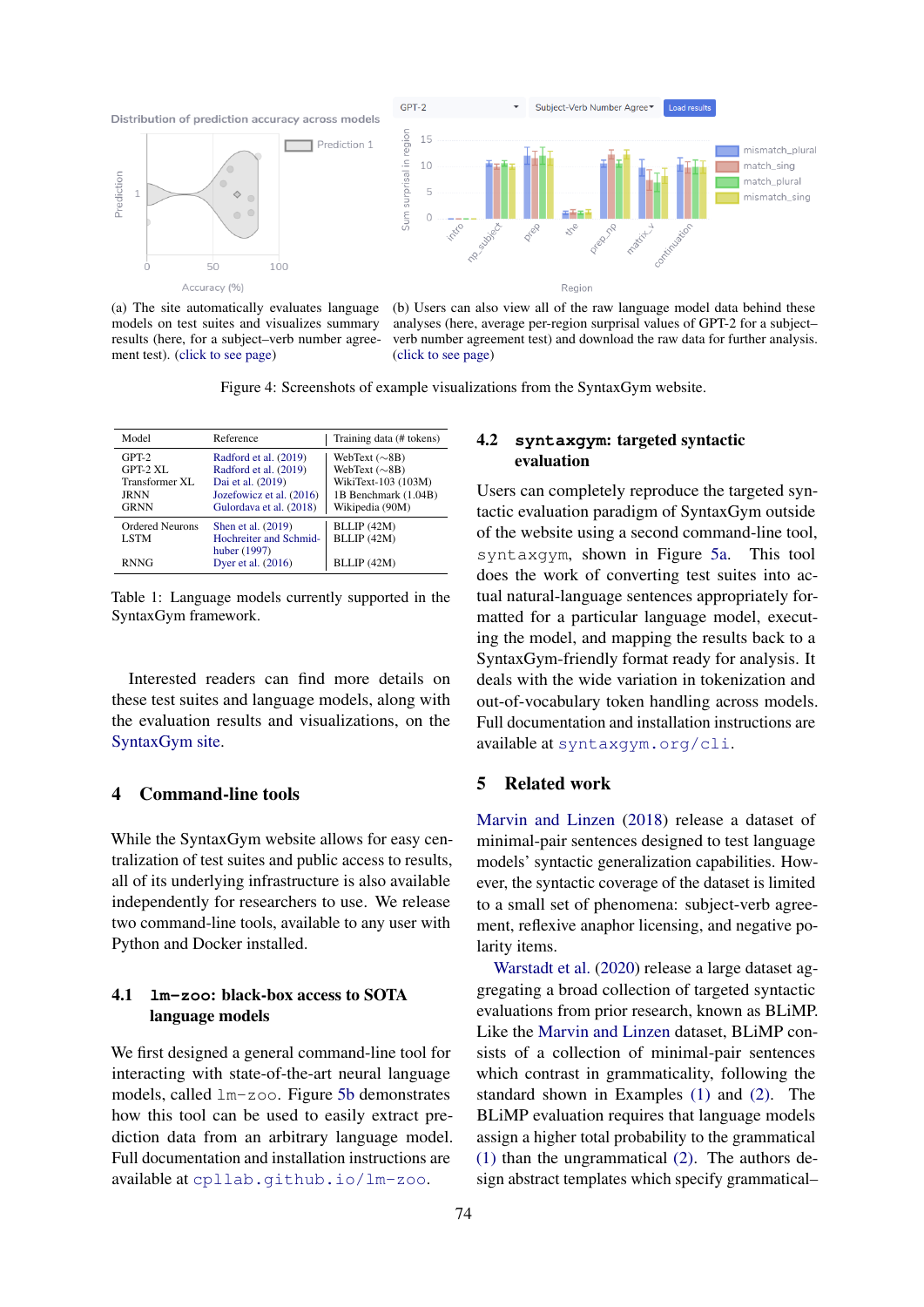```
$ syntaxgym list models
gpt-2, gpt-2-xl, transformer-xl, ...
$ syntaxgym list suites
number-orc, number-src, mvrr, ...
# Evaluate model "gpt-2" on suite "mvrr"
$ syntaxgym evaluate gpt-2 mvrr
Accuracy: 0.7857 (22/28 correct)
# Evaluate arbitrary model on custom suite
$ syntaxgym evaluate \
   > docker://me/my-model my-suite.json
Accuracy: 0.575 (23/40 correct)
                                                            $ echo "This is a sentence." > foo.txt
                                                            $ lm-zoo list models
                                                            gpt-2, gpt-2-xl, transformer-xl, ...
                                                            $ lm-zoo tokenize transformer-xl foo.txt
                                                            This is a sentence .
                                                            $ lm-zoo get-surprisals transformer-xl foo.txt
                                                            sentence_id token_id token surprisal
1 1 This 0.0000
                                                                                     is 4.1239
                                                                                     a 1.0126
                                                            ...
```
(a) The [syntaxgym](https://rebrand.ly/j7q1b0t) tool allows users to evaluate language models on test suites — both models and suites hosted by SyntaxGym, and models and suites created by the user.

(b) The [lm-zoo](https://rebrand.ly/aaj8z6d) tool provides lower-level access to SyntaxGym-hosted language models, allowing users to retrieve models' predictions, tokenization choices, and more.

Figure 5: We built SyntaxGym around command-line tools for probing and evaluating neural network language models, which can be used independently of the SyntaxGym site.

ungrammatical pairs for many linguistic phenomena, and then generate example sentences based on these templates.

While BLiMP and SyntaxGym are similarly motivated, they differ slightly in methodology. First, BLiMP requires models to satisfy only a single inequality between sentence probabilities. While the SyntaxGym system can support such predictions, it is designed to support much stricter tests of language models, such as the conjunction of inequalities across multiple conditions (see Figure [2\)](#page-2-0). Second, BLiMP compares model judgments about total sentence probabilities. In contrast, SyntaxGym is designed to compare model judgments only in critical test regions, which allows us to more fairly evaluate language model predictions only in prespecified spans of interest. Finally, the BLiMP sentences are automatically generated from abstract grammars exemplifying syntactic phenomena of interest. Since automatic methods can easily yield a large number of sentences, they can help us control for other possible sources of noise in test materials. However, many grammatical phenomena of interest are fiendishly difficult to capture in abstract grammars, and require careful design by native speakers.[3](#page-5-1) This BLiMP data is thus complementary to the hand-designed test suites currently presented on the SyntaxGym site. We plan to adapt such large-scale test suites on SyntaxGym in the future.

## 6 Conclusion

This paper presented SyntaxGym, an online platform and open-source framework for targeted syntactic evaluation of neural network language models. SyntaxGym promises to advance the progress of language model evaluation by uniting the theoretical expertise of linguists with the technical skills of NLP researchers. The site is fully functional at [syntaxgym.org](https://rebrand.ly/d0the2t), and the entire framework is available as open-source code.

SyntaxGym is continually evolving: we plan to add new features to the site, and to develop further in response to user feedback. In particular, we plan to incorporate *human performance* as a reference metric, integrating psycholinguistic experimental results and supporting easy experimental design starting from the test suite format.

We also plan to further incorporate language models into the  $lm-z$  oo tool, allowing broader access to state-of-the-art language models in general. We welcome open-source contributions to the website and to the general framework, and especially encourage the NLP community to contribute their models to the lm-zoo repository.

#### Acknowledgments

J.G. is supported by an Open Philanthropy AI Fellowship. J.H. is supported by the NIH under award number T32NS105587 and an NSF Graduate Research Fellowship. R.L. is supported by a Google Faculty Research Award. This work was also supported by the MIT-IBM Watson AI Lab.

<span id="page-5-1"></span><sup>&</sup>lt;sup>3</sup>For example, one such phenomenon is the garden-path disambiguation effect [\(Futrell et al.,](#page-6-1) [2019\)](#page-6-1), which is highly sensitive to nuanced lexical and world-knowledge features of sentences.